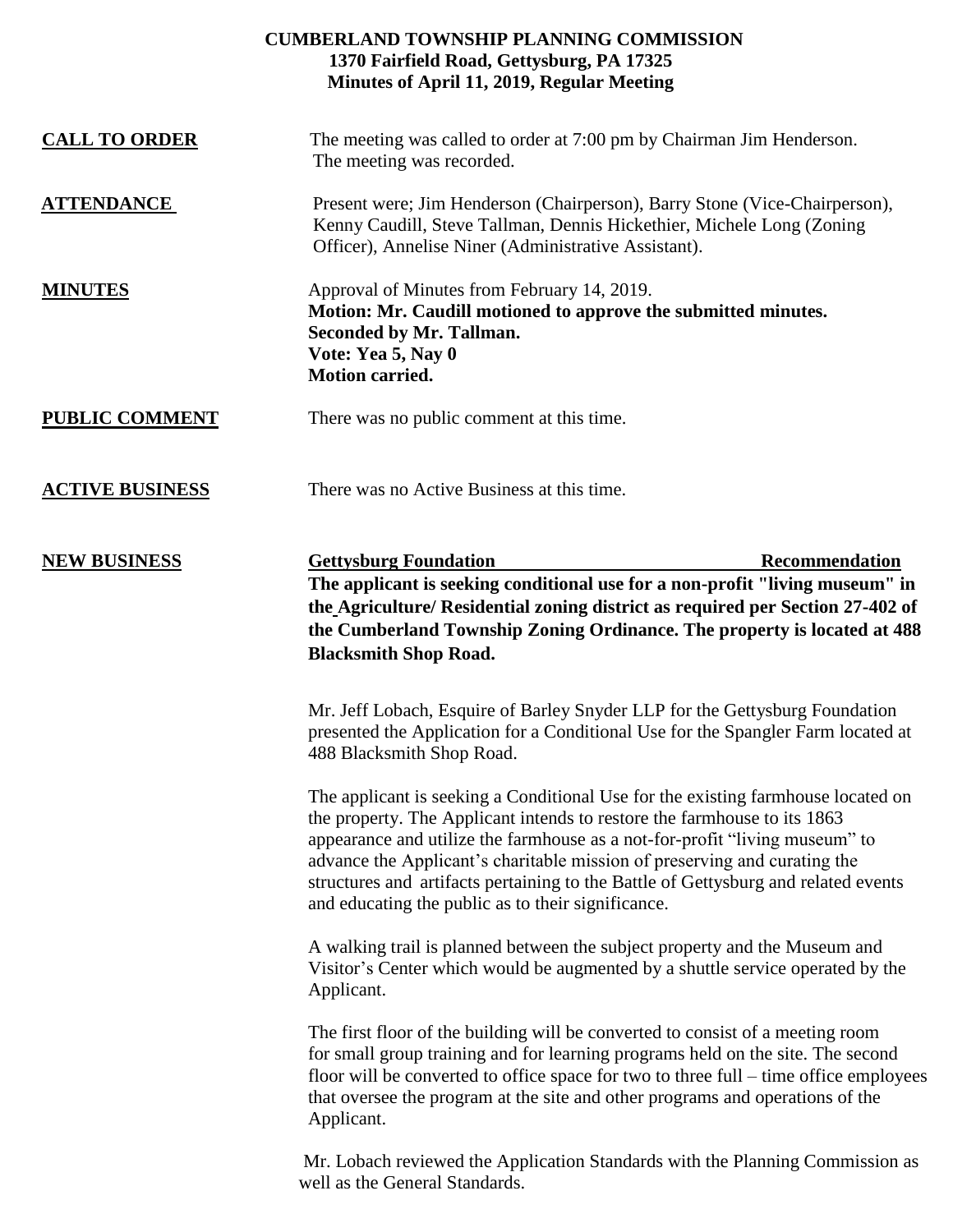A discussion was held in regards to the handicap parking, employee parking, as well as large charter buses coming to the location. Mr. Shaffer, a representative from the Gettysburg Foundation, explained that there is a small shuttle bus that takes the public to and from the farm as well as a walking trail from the Visitor's Center. There is parking for two or three park rangers that will be working at the location. There is handicap parking available for the public if needed. Mr. Shaffer explained that with the large charter buses they park along Blacksmith Shop Road, and have the park police help with traffic while the buses are unloading and loading. This is due to the existing drive way back to the location does not have adequate room for such large buses. In addition, they have spoken with the new owners of Artillery Ridge Campground and they will allow the larger buses to come into the campground and drop off the visitors in a location that is adjacent to the farm.

Township Solicitor Mr. Sam Wiser questioned Mr. Shaffer in regards to having a pull-off area at the entrance of the farm for the large buses to unload safely. Mr. Shaffer explained that they had spoken with the Township and Cumberland Police Department and it was deemed not safe due to sight distance.

Mr. Wiser also asked about the number of parking spaces for the employees and for visitors. Mr. Shaffer explained that there is adequate parking for the two park rangers and the buses that shuttle people to and from the farm. Mr. Shaffer added that the hours of the museum are Friday, Saturday, and Sunday from 10 am to 4 pm.

Mr. Wiser asked about the proposed lighting of the farmhouse. Mr. Lobach stated that the proposed lighting does comply with section 103 of the Zoning.

Mr. Wiser asked if the Zoning Officer along with the Road Superintendent and the Police looked at the area for the possible pull off, as well as looking at the existing parking for adequate parking. The Zoning Officer would relook into the possible pull off along with the Road Superintendent and Police.

**Motion: Mr. Stone motioned to recommend to the Board of Supervisors the Conditional Use for the Spangler Farm, with the condition for an improved parking pull off area for charter buses. Seconded by Mr. Tallman. Vote: Yea 5, Nay 0**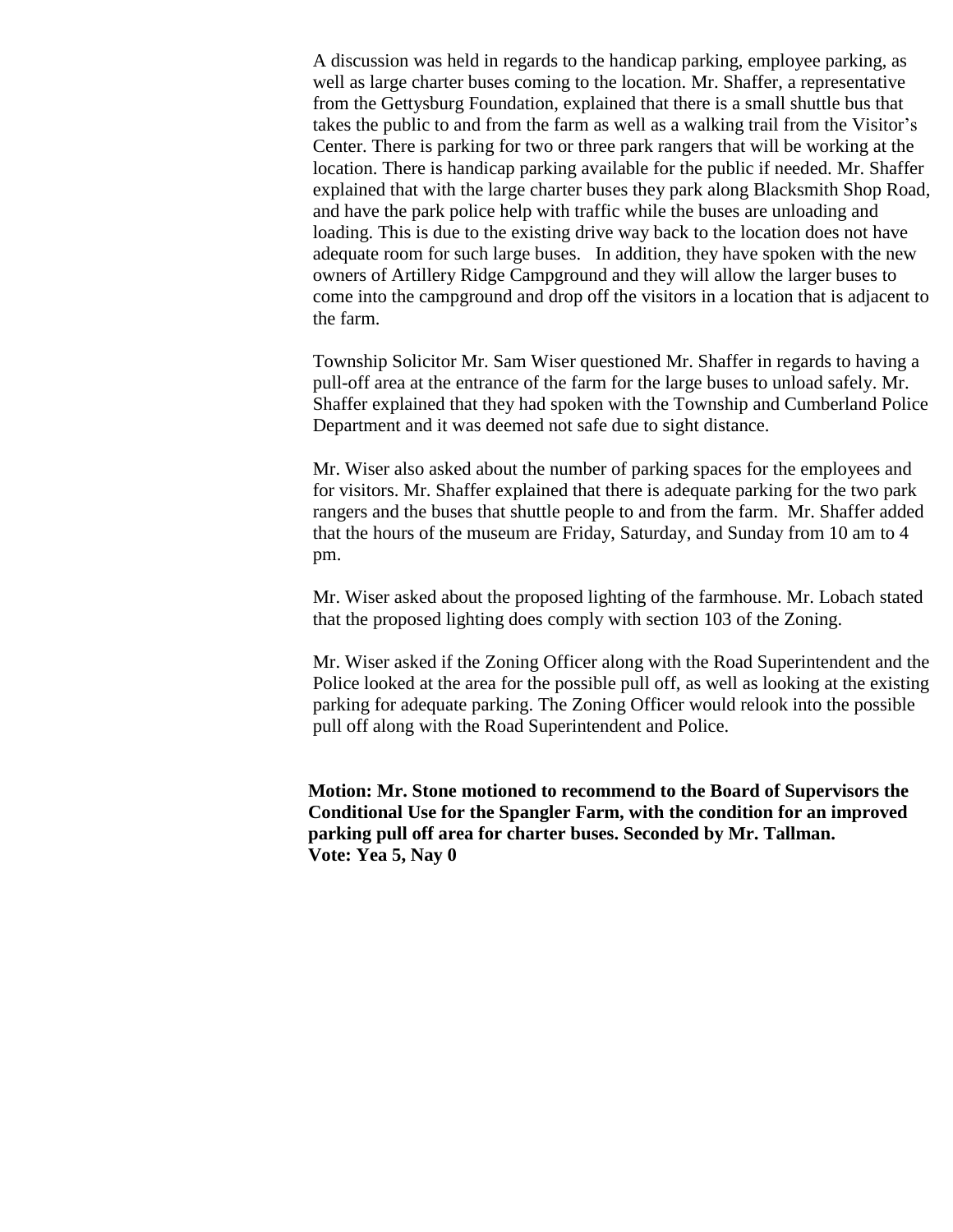**Gettysburg Municipal Authority Recommendation**

**The applicant is seeking a variance from Section 27-503 of the Cumberland Township Zoning Ordinance for the maximum height of a principal structure to be 35 Feet. In order to construct the proposed water tower at its necessary height, a variance from Section 27-503 is needed. The property is located at 1875 Herrs Ridge Road.** 

Mr. Bernard Yannetti, attorney representative for the Gettysburg Municipal Water Authority presented the Zoning Variance to the Planning Commission for the proposed water tower to be located 1875 Herr's Ridge Road, Gettysburg, PA 17325.

Mr. Yannetti explained to the Planning Commission that there is an approved Preliminary Plan that located a water tower on the property. To improve the current hydraulic flow and to get adequate water pressure for fire safety.

Mr. Yannetti explained that they are seeking a height variance for the proposed water tower.

The applicant has worked with engineers for the proposed water tower for the best design. The proposed design of the water tower is at the minimal height of 160 feet in order to obtain adequate water pressure. GMA (Gettysburg Municipal Authority) will have a parking place at the base of the tower for their trucks and most likely a light will be placed on the top of the tower due to proximity to the airport, awaiting to hear back from the FAA.

Mr. Yannetti added that 15 years ago, homes along Skyline Court complained about water pressure, they had booster pumps added which would burn up within a year and asked to have additional water supply added. The added water tower would remedy that issue. In addition, with the proposed added homes out in the area, this would help with fire suppression.

A letter from the National Park Service (NPS) has been submitted in the packets as well according to Mr. Yannetti. The National Park Service is okay for the proposed water tower. Mr. Yannetti explained that the Park Service has several criteria that needed to be met and the proposal has met all their requirements.

Mr. Wiser went over the criteria for the water tower with the Commission.

Mr. Mark Guise, Utility Manager from Gettysburg Municipal Authority, explained that the current booster station will remain in operation. There are no plans to do away with it.

Mr. Hickether asked Mr. Yannetti, what would you do if you do not get the variance for the height? Mr. Yannetti expressed they do not have an alternative plan at this time. If it is denied they would appeal the decision.

Mr. Tallman expressed his concerns about the height of the proposed tower. Mr. Tallman asked if they had looked at alternatives to this proposed tank? Mr. Yannetti explained they have in great detail, there are no other alternative designs for this.